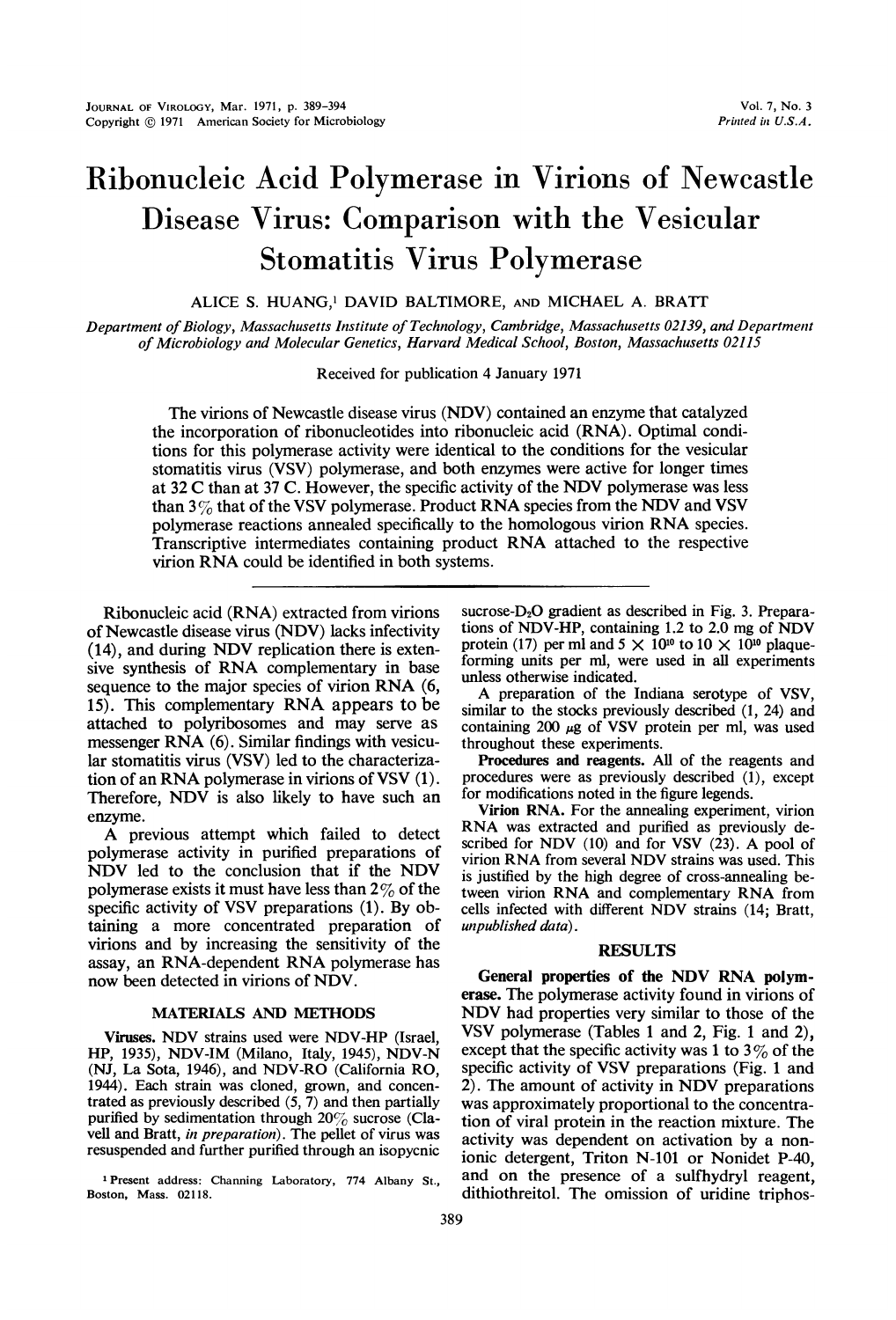| disease virus polymerase <sup>a</sup> |                                                                |  |
|---------------------------------------|----------------------------------------------------------------|--|
| Reaction mixture                      | Amt (pmoles)<br>of GMP<br>incorporated<br>per mg of<br>protein |  |
| Complete                              | 215                                                            |  |
| Minus dithiothreitol                  | ${<}20$                                                        |  |
| Minus UTP                             | 28                                                             |  |
| Minus $CTP$                           | ${<}\,20$                                                      |  |
|                                       | 22                                                             |  |
|                                       | ${<}20$                                                        |  |
| Minus Triton, plus Nonidet P-40       | 224                                                            |  |

TABLE 1. General properties of the Newcastle

<sup>a</sup> The complete reaction mixture consisted of the following components, in a total volume of 0.1 ml: 5  $\mu$ moles of tris(hydroxymethyl)aminomethane-hydrochloride,  $pH$  7.3; 0.4  $\mu$ mole of magnesium acetate; 0.3  $\mu$ mole of dithiothreitol; 10  $\mu$ moles of NaCl; 0.07  $\mu$ mole each of adenosine triphosphate, uridine triphosphate (UTP), and cytidinetriphosphate (CTP); 0.001  $\mu$ mole of <sup>3</sup>H-guanosine triphosphate (1,160 counts per min per pmole);  $80 \mu$ g of Triton N-101; and 10  $\mu$ g of viral protein. The reaction mixture was incubated at <sup>32</sup> C for <sup>1</sup> hr. The reaction was terminated and each sample was assayed for acid-precipitable 3H-guanosine monophosphate (GMP) as previously described (1). An incubated sample without virions contained  $16\%$ of the radioactivity of the complete system, and this value was subtracted from all of the experimental values. dCTP, deoxycytidine triphosphate.

TABLE 2. Susceptibility of the Newcastle disease virus (NDV) polymerase reaction to inhibitors<sup> $a$ </sup>

| <b>Reaction mixture</b>                           | Amt (pmoles)<br>of <sup>3H</sup> -GMP<br>incorporated<br>per mg of<br>protein |
|---------------------------------------------------|-------------------------------------------------------------------------------|
| Complete                                          | 198                                                                           |
| Plus ribonuclease $(50 \mu g/ml)$                 | < 10                                                                          |
| Plus trypsin $(5 \mu g/ml)$                       | 20                                                                            |
| Plus deoxycholate $(1 \text{ mg/ml}) \dots \dots$ | $<$ 10                                                                        |
| Plus actinomycin D $(20 \mu g/ml)$                | 188                                                                           |
| Plus rifampin $(20 \mu g/ml)$                     | 190                                                                           |
| Plus deoxyribonuclease $(100 \mu g/ml)$ .         | 186                                                                           |

 $\alpha$  Standard 0.1-ml reaction mixtures, as in Table 1, containing  $20 \mu g$  of NDV protein and each of the inhibitors, were incubated at <sup>32</sup> C for <sup>1</sup> hr. Mixtures lacking virions but incubated at 32 C, or containing virions but unincubated, contained approximately  $10\%$  of the radioactivity of the complete system. This value was subtracted from all of the experimental values. GMP, guanosine monophosphate.

phate or cytidine triphosphate or the substitution of deoxycytidine triphosphate for cytidine triphosphate in the reaction mixture virtually eliminated the activity (Table 1). The enzymatic ac-

tivity was sensitive to trypsin, ribonuclease, and deoxycholate and insensitive to inhibitors of deoxyribonucleic acid (DNA)-dependent RNA synthesis (Table 2). The magnesium ion concentration required for optimal activity was 4 to 6 mM, and substitution with manganese at concentrations from <sup>2</sup> to <sup>26</sup> mm did not result in any detectable activity. A salt concentration of 0.05 to 0.1 M was necessary for the detection of optimal activity.

Effects of temperature and pH. For both NDV and VSV polymerases, the optimal activity was observed at  $pH$  7.3 (Fig. 1). Also, for both viruses incorporation of guanosine monophosphate (GMP) continued for longer times at <sup>32</sup> C than at <sup>37</sup> C (Fig. 2). The kinetics of synthesis by NDV were complicated and require further study. At temperatures higher than 37 C, polymerase activity for NDV and VSV was markedly reduced.

Coincidence of polymerase activity in an isopycnic gradient with NDV infectivity and hemagglutinin. To investigate whether the polymerase activity was part of the virion, a partially purified preparation of NDV was centrifuged to equilibrium in a sucrose density gradient. Polymerase activity coincided with both hemagglutinating activity and infectivity at a buoyant density of 1.19 g/ml (Fig. 3).

Polymerase activity in other NDV strains. To test whether strains of NDV other than NDV-HP



FIG. 1. Dependence on  $pH$  of the Newcastle disease virus  $(NDV)$  and vesicular stomatitis virus  $(VSV)$ polymerase activities. Standard reaction mixtures of  $0.1$  ml for NDV with 5 µmoles of tris(hydroxymethyl)aminomethane  $(Tris)$  buffer at the different pH values contained 12  $\mu$ g of viral protein and were incubated at 37  $C$  for 30 min. Standard reaction mixtures for  $VSV$ (1) in 0.3 ml with 15  $\mu$ moles of Tris buffer at the different  $pH$  values contained 13  $\mu$ g of viral protein and were incubated at 37 C for <sup>20</sup> min. GMP, guanosine monophosphate.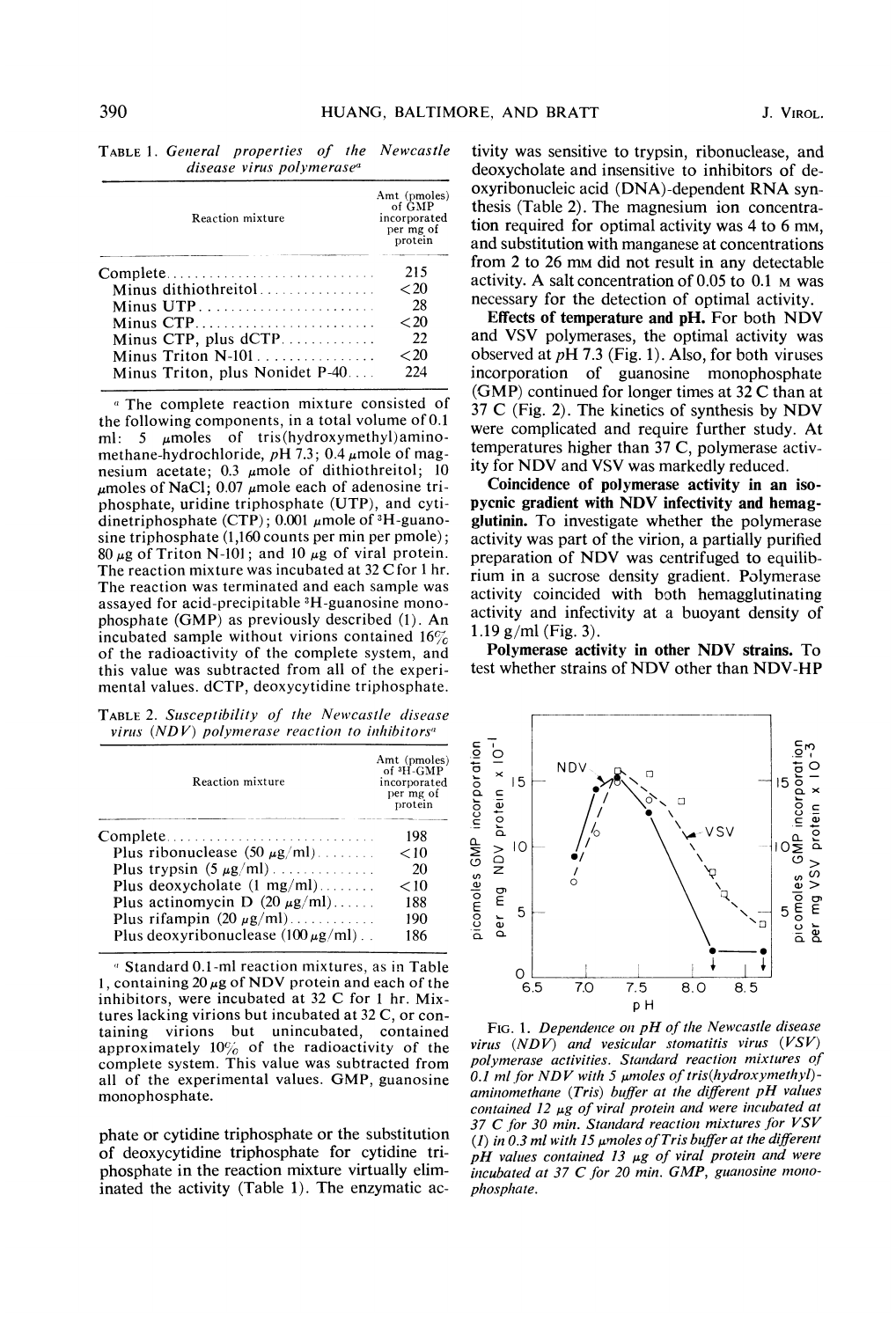

FIG. 2. Time course of guanosine monophosphate (GMP) incorporation at <sup>32</sup> and <sup>37</sup> C for Newcastle disease virus ( $NDV$ ) and vesicular stomatitis virus ( $VSV$ ) polymerase reactions. Standard 0.1-ml reaction mixtures were used containing either 16  $\mu$ g of NDV protein or 2  $\mu$ g of VSV protein and incubated for the indicated times at 37 C or 32 C.



FIG. 3. Location of the Newcastle disease virus  $(NDV)$  polymerase activity by isopycnic sedimentation in <sup>a</sup> sucrose gradient. Partially purified NDV was layered onto a linear gradient made from 15 $\%$  sucrose in water and 65 $\%$  sucrose in D<sub>2</sub>O. The buffer was 0.01 m tris(hydroxymethyl)aminomethane (pH 7.4) with 0.03 M NaCl. Centrifugation was in a Beckman SW41 rotor at  $\sim$ 170,000  $\times$  g for 3 hr at 4 C. Fractions of 0.7 ml were collected from the bottom. Plaque assay (5) and hemagglutination  $(HA)$  titration of NDV (7) were done as previously described, except for some modifications of the hemagglutination assay (Clavell and Bratt, in preparation). GMP, guanosine monophosphate; PFU, plaque-forming unit.

also contained virion-associated RNA polymerase activity, strains NDV-IM, NDV-RO, and NDV-N were tested for enzymatic activity. All three strains contained polymerase activity but at a slightly lower specific activity ( $\sim$ 50 pmoles per mg of protein) than NDV-HP ( $\sim$ 200 pmoles per mg of protein) when incubated for <sup>1</sup> hr at <sup>32</sup> C. The presence of an RNA polymerase for four independently purified strains of NDV indicates that the enzymatic activity is not due to contamination of NDV-HP with another virus.

Annealing of the products to virion RNA. To demonstrate that the product made by the NDV polymerase is <sup>a</sup> transcript of NDV RNA, polymerase products of NDV and VSV were tested for annealing to either NDV or VSV RNA. Table <sup>3</sup> shows that the NDV product annealed to only NDV RNA and not to VSV RNA, whereas the VSV product annealed only to its homologous RNA. The high degree of self-annealing in the absence of added virion RNA probably resulted from the large amount of virion RNA templates already present in the reaction mixture. However, until further experiments are done, we cannot rule out the possibility of self-annealing of the product, especially because there are reports of self-annealing of RNA from virions of NDV (19, 20).

Initial transcriptive intermediates. If virion RNA serves as <sup>a</sup> template for the NDV and VSV polymerases, labeled products made during the polymerase assay should be initially associated with virion RNA in <sup>a</sup> ribonuclease-resistant form and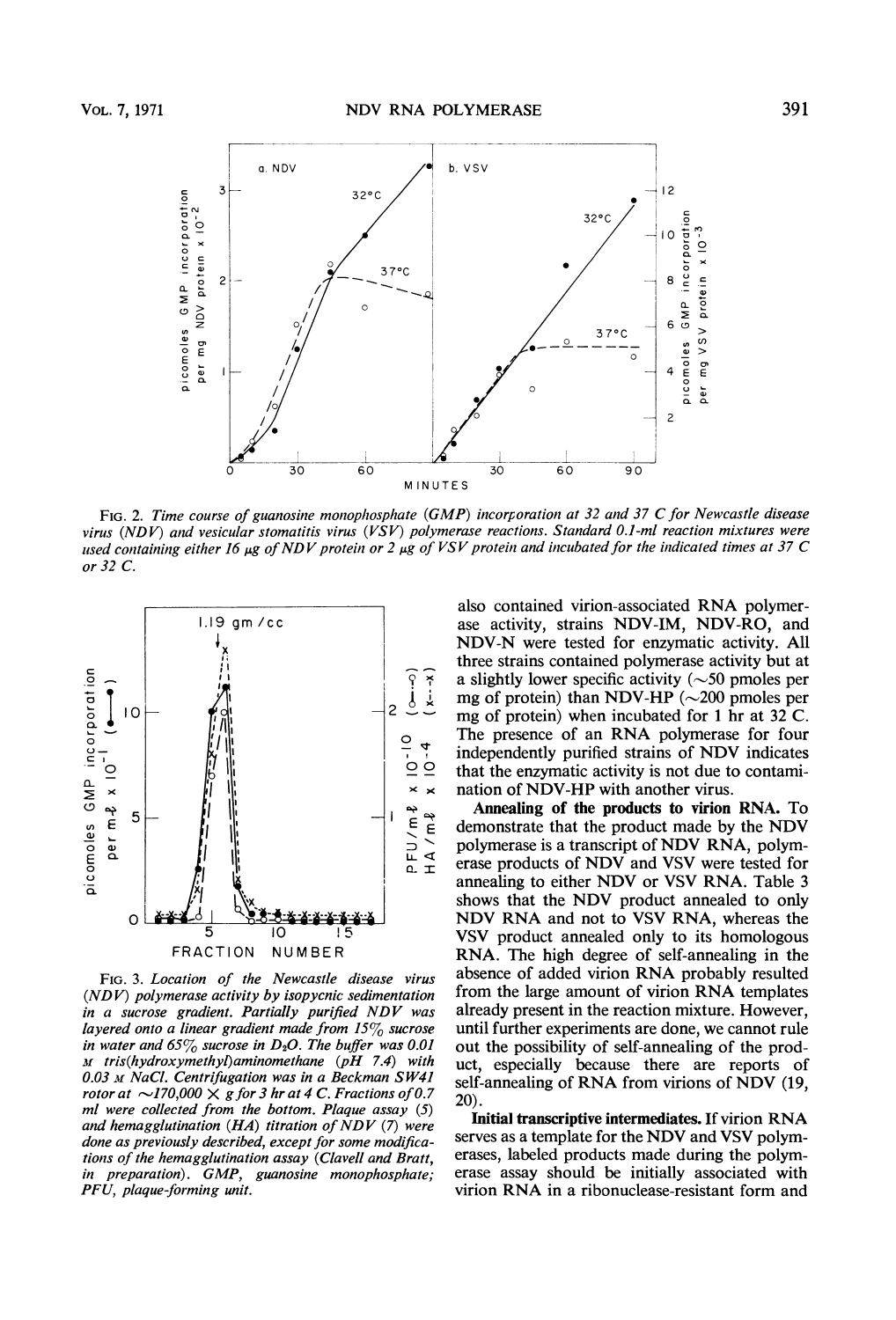| Polymerase product | Annealed with<br>added RNA | Per cent<br>ribonuclease-<br>resistance |
|--------------------|----------------------------|-----------------------------------------|
| NDV                | None                       | 39.5                                    |
| NDV                | VSV                        | 42.2                                    |
| <b>NDV</b>         | NDV                        | 107.0                                   |
| VSV                | None                       | 5.3                                     |
| VSV                | vsv                        | 101.2                                   |
| VSV                | NDV                        | 6.2                                     |

<sup>a</sup> Standard polymerase reaction mixtures containing virions of NDV or VSV were terminated after 1 hr at 32 C by the addition of  $0.1\%$  sodium dodecyl sulfate. Details of annealing were as previously described (12), except that product at 5,000 counts per min per tube and NDV or VSV RNA at  $4 \mu$ g per tube were used, and all the samples were boiled and then annealed.

should sediment at approximately the same rate as virion RNA. Such a complex will be called a transcriptive intermediate. As more product is synthesized, the transcriptive intermediate should sediment more slowly than virion RNA alone and product RNA should be released from the complex. Because virion RNA species of NDV and VSV sediment at approximately 50 to 57S (10, 14, 22; W. R. Adams, Fed. Proc. 24: 159, 1965) and 40 to 45S (13, 23), respectively, examination of the initially labeled products in sucrose gradients should show a difference in size between the two viral systems.

When NDV or VSV products which were made during the first 10 min of the polymerase reaction were deproteinized by sodium dodecyl sulfate and then separated in sucrose density gradients, a peak of radioactivity was observed at 48S for NDV and at 38S for VSV, which coincided with the optical density at <sup>260</sup> nm of the virion RNA species and contained partially ribonuclease-resistant products (Fig. 4). The different rates of sedimentation for the initial transcriptive intermediates of NDV and VSV indicate the individual specificity of the two polymerase reactions. These results also indicate that the template is not degraded during transcription for 10 min. The data are consistent with the model of <sup>a</sup> large-template RNA associated by base pairing with small amounts of labeled product. Bishop and Roy (2), with polyacrylamide gel electrophoresis, have also observed that the initial VSV polymerase products are associated with the viral RNA.

With increased time of reaction, the transcrip-



FIG. 4. Sucrose gradient analyses of Newcastle disease virus  $(NDV)$  and vesicular stomatitis virus ( $VSV$ ) polymerase products labeled for 10 min at 32 C. Standard reaction mixtures were made in a volume of <sup>I</sup> ml, containing a total of either  $460 \mu$ g of NDV protein or 30  $\mu$ g of VSV protein. After incubation at 32 C for 10 min, sodium dodecyl sulfate was added to a final concentration of  $1\%$ , and marker, HeLa cell ribosomal ribonucleic acid was also added. Each reaction mixture was layered onto a linear 15 to 30 $\%$  sucrose gradient in 0.01 M tris(hydroxymethyl)aminomethane buffer (pH 7.4),  $0.1 \text{ m NaCl}$ ,  $0.001 \text{ m}$  ethylenediaminetetraacetic acid, and  $0.5\%$  sodium dodecyl sulfate. Centrifugation in a Beckman SW27 rotor with large buckets was at  $\sim$ 42,000  $\times$  g for 18 hr at 22 C. Collection of the gradient into individual fractions, measurement of ultravioletabsorbing material, and assay of the acid-insoluble radioactivity in each fraction have been previously described (11). Prior to acid precipitation, half of each fraction was ribonuclease-digested as previously described (12). Symbols: solid line, total absorbancy at 260 nm;  $\left( \bullet \right)$  acid-precipitable radioactivity in half of each fraction;  $(O)$  acid-precipitable radioactivity in half of each fraction after digestion by ribonuclease.  $OD_{260}$ , optical density at 260 nm.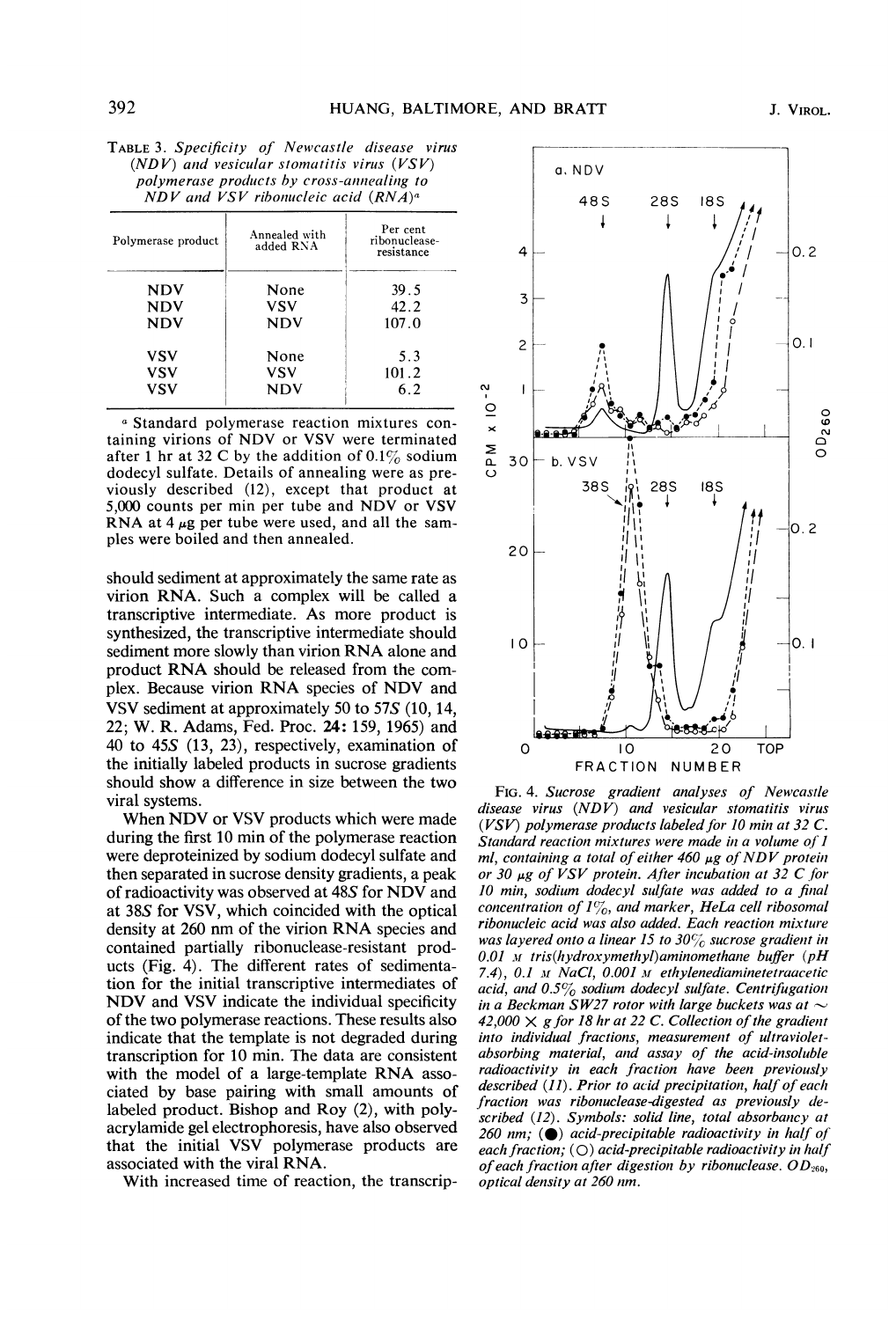tive intermediates for both NDV and VSV sediment even slower and more heterogeneously (unpublished data). The top fractions of the sucrose gradient (Fig. 4) represent not only some released single-stranded product but also a large amount of viral protein, unincorporated triphosphates, and detergents. Because of the large amount of material, little can be concluded about the released products until better separation has been achieved. However, for VSV, released RNA products have been identified by polyacrylamide gel electrophoresis (2).

# DISCUSSION

These results demonstrate the presence of an RNA polymerase activity in virions of <sup>a</sup> paramyxovirus, NDV. This activity incorporates 3H-GMP into acid-insoluble material under conditions very similar to the polymerase activity found in VSV (1) but has a much lower specific activity than that of the VSV polymerase. Moreover, the initial labeled products are associated with template RNA of the size expected for NDV RNA, and the products contain base sequences complementary to RNA extracted from virions of NDV. Therefore, the enzyme appears to be an RNAdependent transcriptase analagous to the enzyme found in virions of VSV (1). The relation of the virion-associated NDV polymerase to the polymerase that has been demonstrated in the microsomal fraction of cells infected by another paramyxovirus, Sendai virus (18), is not clear, but the two enzymatic systems have very similar properties.

The polymerase activity for both NDV and VSV is temperature-sensitive and for VSV at <sup>31</sup> C will proceed linearly for serveral hours given the proper reaction mixture and volume (Baltimore, unpublished data). At 37 C, the incorporation of GMP declines after the first <sup>30</sup> min for unknown reasons. Attempts to further activate the NDV and VSV polymerases by deoxycholate or trypsin resulted in marked inhibition of the polymerase activity (reference <sup>1</sup> and Table 2).

Besides the similarity in virion-associated polymerases between a paramyxovirus and VSV, several other striking similarities between the two types of viruses have been noted. First, both viral systems are characterized by the synthesis of large amounts of RNA complementary in base sequence to virion RNA (3, 6, 15, 21). Second, these complementary RNA species are smaller than virion RNA and appear to function as polyribosome-associated messenger RNA (6, 12). Third, nucleocapsids found in the virions of these viruses have an approximate density in CsCl of 1.31 g/ml and are resistant to digestion by ribo-

nuclease (4, 9, 12, 16, 25). Finally, the formation of phenotypically mixed particles after infection with the paramyxovirus SV5 and VSV (8) is an indication of the similarity between the two viral systems. Such evidence supports the recognition of <sup>a</sup> special group of RNA viruses, including VSV and paramyxoviruses, based on the existence of a unique system of RNA transcription and replication.

#### ACKNOWLEDGMENTS

This investigation was supported by Public Health Service grants AI-08388 and AI-80367 from the National Institute of Allergy and Infectious Diseases and by American Cancer Society Research grant E 512. D.B. is <sup>a</sup> Faculty Research Awardee of the American Cancer Society.

We gratefully acknowledge the technical assistance of Judith Rice and Hildegard Keary.

# LITERATURE CITED

- 1. Baltimore, D., A. S. Huang, and M. Stampfer. 1970. Ribonucleic acid synthesis of vesicular stomatitis virus. It. An RNA polymerase in the virion. Proc. Nat. Acad. Sci. U.S.A. 66:572-576.
- 2. Bishop, D. H. L., and P. Roy. 1971. The kinetics of RNA synthesis by VSV particles. J. Mol. Biol., in press.
- 3. Blair, C. D., and W. S. Robinson. 1968. Replication of Sendai virus. I. Comparison of viral RNA and virus-specific RNA synthesis to Newcastle disease virus. Virology 35: 537-549.
- 4. Blair, C. D., and W. S. Robinson. 1970. Replication of Sendai virus. II. Steps in virus assembly. J. Virol. 5:639-650.
- 5. Bratt, M. A., and W. R. Gallaher. 1969. Preliminary analysis of the requirements for fusion from within and fusion from without by Newcastle disease virus. Proc. Nat. Acad. Sci. U.S.A. 64:536-543.
- 6. Bratt, M. A., and W. S. Robinson. 1967. Ribonucleic acid synthesis in cells infected with Newcastle disease virus. J. Mol. Biol. 23:1-21.
- 7. Bratt, M. A., and H. Rubin. 1967. Specific interference among strains of Newcastle disease virus. I. Demonstration and measurement of the interference. Virology 33:598-608.
- 8. Choppin, P. W., and R. W. Compans. 1970. Phenotypic mixing of envelope proteins of the parainfluenza virus SV5 and vesicular stomatitis virus. J. Virol. 5:609-616.
- 9. Compans, R. W., and P. W. Choppin. 1967. Isolation and properties of the helical nucleocapsid of the parainfluenza virus SV5. Proc. Nat. Acad. Sci. U.S.A. 57:949-956.
- 10. Duesberg, P. H., and W. S. Robinson. 1965. Isolation of the nucleic acid of Newcastle disease virus (NDV). Proc. Nat. Acad. Sci. U.S.A. 54:794-800.
- 11. Huang, A. S., and D. Baltimore. 1970. Initiation of polyribosome formation in poliovirus-infected HeLa cells. J. Mol. Biol. 47:275-291.
- 12. Huang, A. S., D. Baltimore, and M. Stampfer. 1970. Ribonucleic acid synthesis of vesicular stomatitis virus. III. Multiple complementary messenger RNA molecules. Virology 42:946-957.
- 13. Huang, A. S., and R. R. Wagner. 1966. Comparative sedimentation coefficients of RNA extracted from plaqueforming and defective particles of vesicular stomatitis virus. J. Mol. Biol. 22:381-384.
- 14. Kingsbury, D. W. 1966. Newcastle disease virus RNA. I. Isolation and preliminary characterization of RNA from virus particles. J. Mol. Biol. 18:195-203.
- 15. Kingsbury, D. W. 1966. Newcastle disease virus RNA. II. Preferential synthesis of RNA complementary to parental viral RNA by chick embryo cells. J. Mol. Biol. 18:204-214.